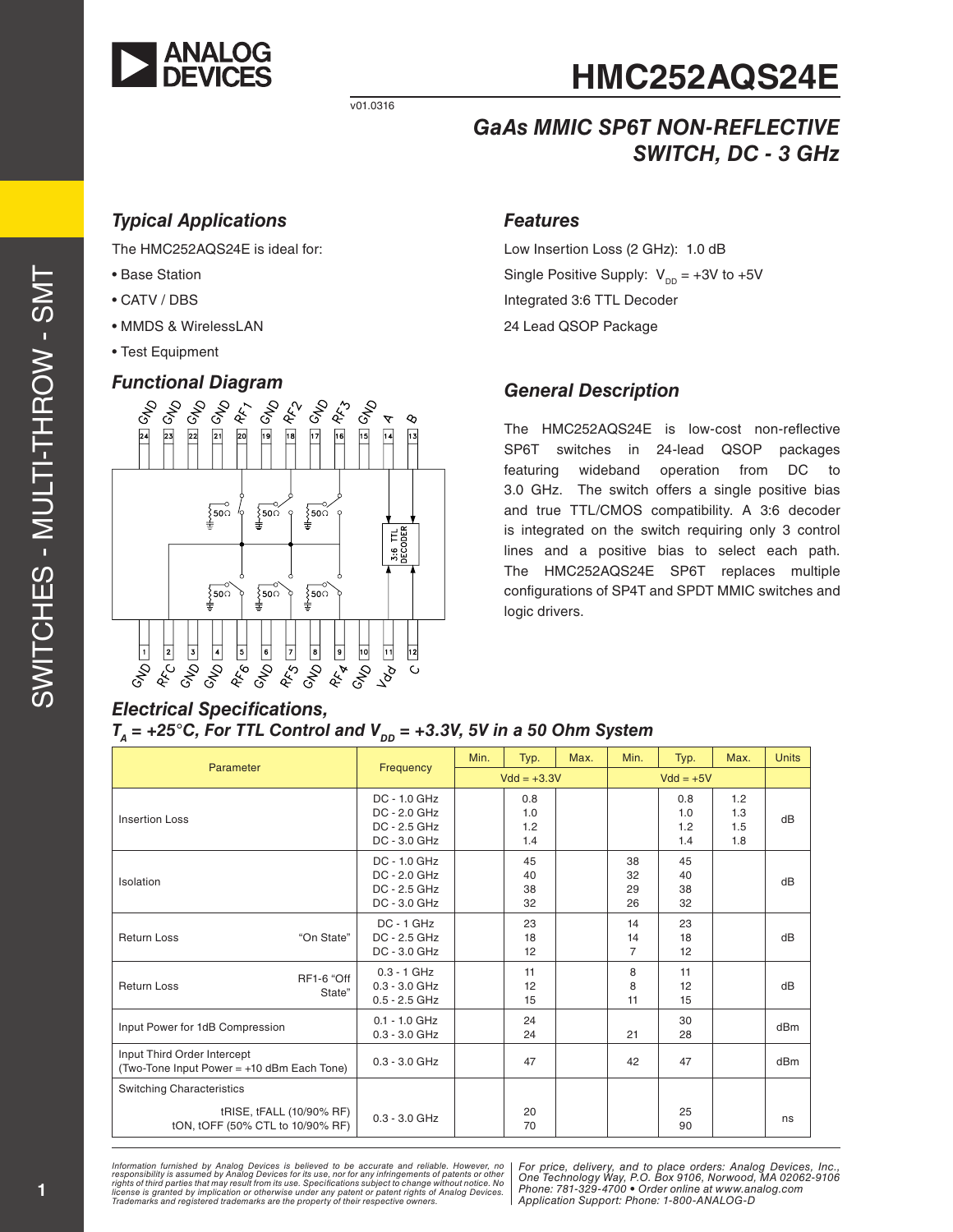

# **HMC252AQS24E**

*GaAs MMIC SP6T NON-REFLECTIVE SWITCH, DC - 3 GHz*



v01.0316

#### *Return Loss [1]*



### *Input Third Order Intercept Point*



 $[1] V_{DD} = 5V$ NOTE: 1. DC Blocking capacitors are required at ports RFC and RF1, 2, 3, 4, 5, 6. 2. Input is reflective when "ALL OFF" state is selected.



#### *Input Compression*



### *Bias Voltages & Currents*

| DD <sup>'</sup><br>(V) | Idd (Typ.)<br>(mA) | Idd (Max.)<br>(mA) |
|------------------------|--------------------|--------------------|
| $+3.3$ (Vdc $\pm$ 5%)  | 3.3                |                    |
| $+5.0$ (Vdc $\pm$ 10%) | 3.5                |                    |

### *TTL/CMOS Control Voltages*

| $V_{DD}(V)$ | <b>State</b> | <b>Bias Condition</b>                  |
|-------------|--------------|----------------------------------------|
| $+3.3$      | Low          | 0 to $+0.8$ Vdc @ 1µA Typ.             |
|             | High         | $+2.0$ to $+3.3$ Vdc @ 50 $\mu$ A Typ. |
| $+5.0$      | Low          | 0 to $+0.8$ Vdc @ 2 $\mu$ A Typ.       |
|             | High         | $+2.0$ to $+5$ Vdc @ 60 $\mu$ A Typ.   |

*For price, delivery, and to place orders: Analog Devices, Inc., One Technology Way, P.O. Box 9106, Norwood, MA 02062-9106 Phone: 781-329-4700 • Order online at www.analog.com Application Support: Phone: 1-800-ANALOG-D*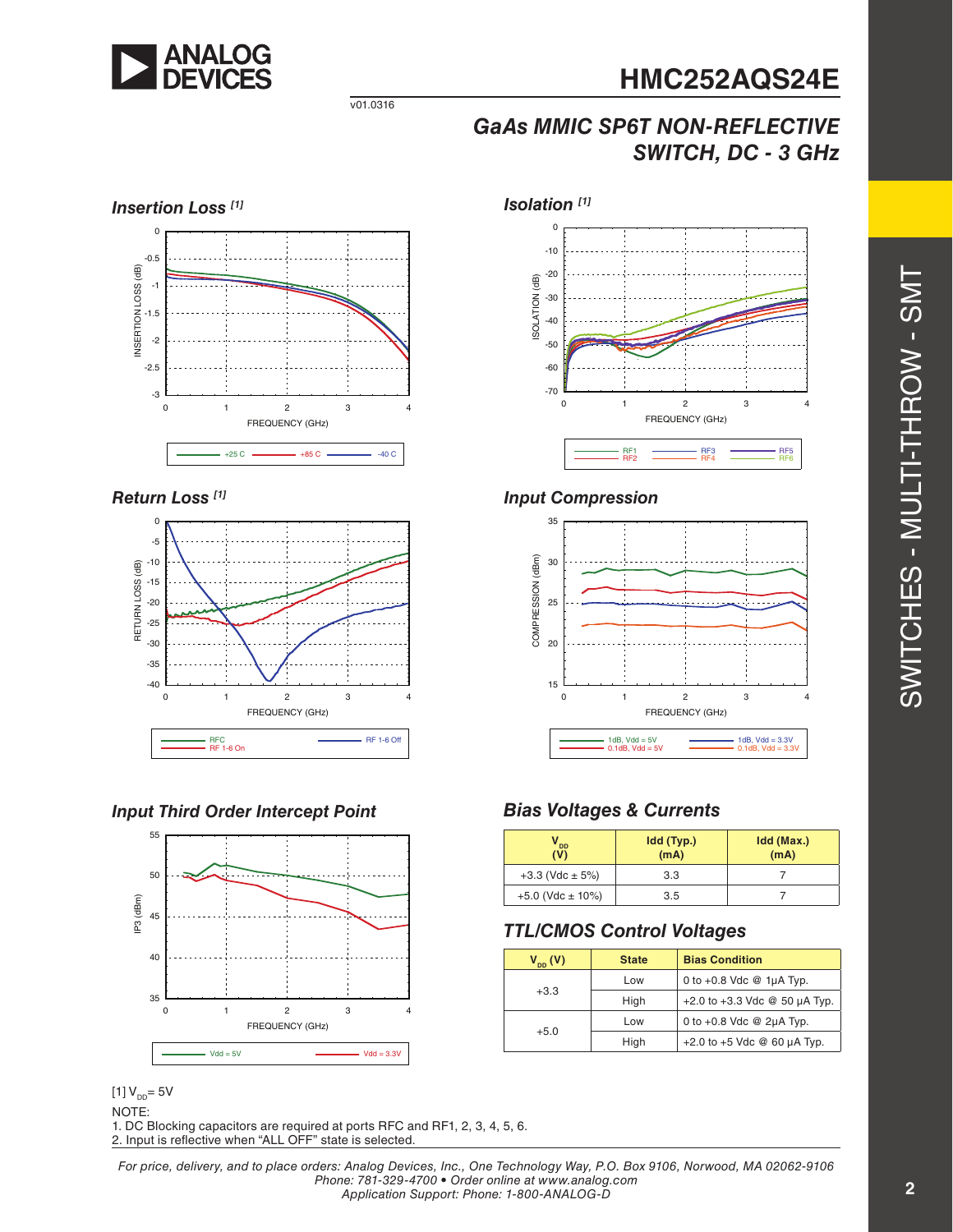

v01.0316

# **HMC252AQS24E**

### *GaAs MMIC SP6T NON-REFLECTIVE SWITCH, DC - 3 GHz*

### *Absolute Maximum Ratings*

| Bias Voltage Range (Port Vdd)                                                                        | $+7$ Vdc                   |  |
|------------------------------------------------------------------------------------------------------|----------------------------|--|
| Control Voltage Range (A, B, C)                                                                      | $-0.5V$ to Vdd $+1$ Vdc    |  |
| <b>Channel Temperature</b>                                                                           | 150 °C                     |  |
| <b>Thermal Resistance</b><br><b>Insertion Loss Path</b><br><b>Terminated Path</b>                    | 130 °C/W<br>236 °C/W       |  |
| <b>Storage Temperature</b>                                                                           | $-65$ to $+150$ °C         |  |
| <b>Operating Temperature</b>                                                                         | -40 to +85 $\degree$ C     |  |
| <b>Maximum Input Power</b><br>$Vdd = +5$ Vdc<br><b>Insertion Loss Path</b><br><b>Terminated Path</b> | $+29.8$ dBm<br>$+24.4$ dBm |  |
| <b>ESD Sensitivity (HBM)</b>                                                                         | Class 1A                   |  |

### *Truth Table*

|             | <b>Control Input</b> | <b>Signal Path State</b> |                  |
|-------------|----------------------|--------------------------|------------------|
| A           | в                    | C                        | <b>RFCOM</b> to: |
| LOW         | <b>LOW</b>           | LOW                      | RF <sub>1</sub>  |
| <b>HIGH</b> | <b>LOW</b>           | <b>LOW</b>               | RF <sub>2</sub>  |
| LOW         | <b>HIGH</b>          | <b>LOW</b>               | RF <sub>3</sub>  |
| <b>HIGH</b> | <b>HIGH</b>          | LOW                      | RF4              |
| LOW         | <b>LOW</b>           | <b>HIGH</b>              | RF <sub>5</sub>  |
| <b>HIGH</b> | <b>LOW</b>           | <b>HIGH</b>              | RF <sub>6</sub>  |
| LOW         | <b>HIGH</b>          | <b>HIGH</b>              | ALL OFF          |
| <b>HIGH</b> | <b>HIGH</b>          | <b>HIGH</b>              | ALL OFF          |



### ELECTROSTATIC SENSITIVE DEVICE OBSERVE HANDLING PRECAUTIONS

### *Outline Drawing*







#### NOTES:

1. PACKAGE BODY MATERIAL:LOW STRESS INJECTION MOLDED PLASTIC SILICA AND SILICON IMPREGNATED.

2. LEAD MATERIAL: COPPER ALLOY.

3. LEAD PLATING: 100% MATTE TIN.

4. DIMENSIONS ARE IN INCHES [MILLIMETERS].

5. CHARACTERS TO BE HELVETICA MEDIUM, .030 HIGH, LASER OR WHITE INK, LOCATED APPROXIMATELY AS SHOWN.

 $\mathcal{L}_\Delta$  dimension does not include moldflash of 0.15mm per side.

- $\Delta$  dimension does not include moldflash of 0.25mm PER SIDE.
- 8. ALL GROUND LEADS MUST BE SOLDERED TO PCB RF GROUND.

### *Package Information*

| <b>Part Number</b> | <b>Package Body Material</b>                              | Lead Finish   | <b>MSL Rating</b>     | Package Marking <sup>[2]</sup> |
|--------------------|-----------------------------------------------------------|---------------|-----------------------|--------------------------------|
| HMC252AQS24E       | <b>RoHS-compliant Low Stress Injection Molded Plastic</b> | 100% matte Sn | $MSL1$ <sup>[1]</sup> | <b>HMC252A</b><br><b>XXXX</b>  |

[1] Max peak reflow temperature of 260 °C

[2] 4-Digit lot number XXXX